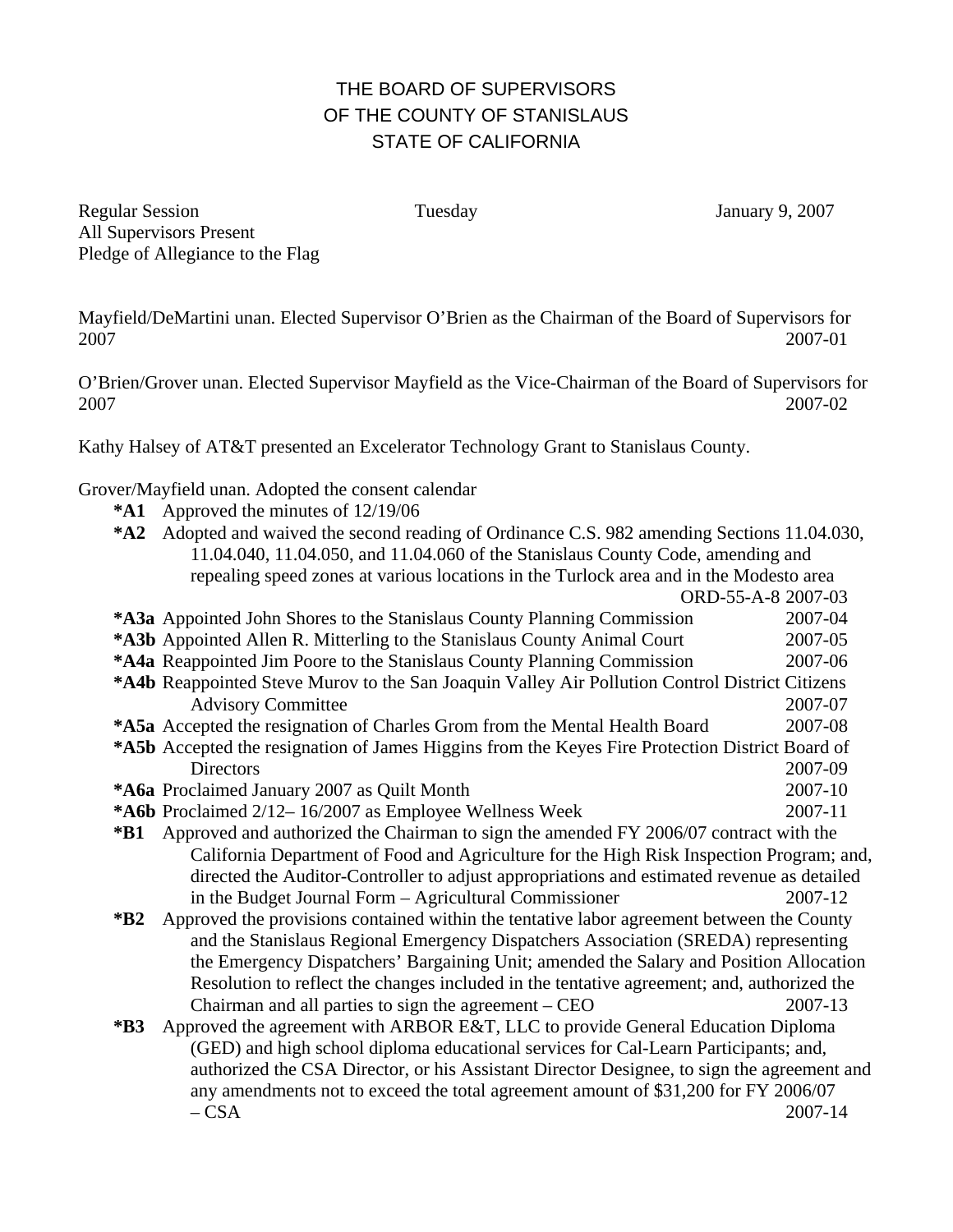- **\*B4** Authorized the acceptance of a grant from the National Children's Alliance for the Child Abuse Interview, Referral and Evaluation (CAIRE) Center; and, authorized the CSA Director, or his Assistant Director Designee, to sign the agreement not to exceed the total contract amount of  $$10,000$  for the period of  $1/1/07$  through  $12/31/07 - CSA$  2007-15
- **\*B5** Authorized the Director of DER to apply for and accept funds from the San Joaquin Valley Air Pollution Control District for the purchase of six hybrid super ultra low emission vehicles; and, authorized the Director of DER to sign the contracts and all applicable documents with the San Joaquin Valley Air Pollution Control District – DER 2007-16
- **\*B6** Authorized HSA to enter into a contract with the Stanislaus County Children and Families Commission and accept additional funding allocation of \$75,184 for the Infant Mortality Review Study for 11/1/06 through 6/30/07; and, authorized the HSA Managing Director, or her Designee, to sign and execute the contract – HSA 2007-17
- **\*B7** Approved closure of the Stanislaus County Library on various days in 2007 and 2008

**\*B8** Accepted the Stanislaus County Treasury Pool's November 2006 Monthly Investment Report as prepared by the Stanislaus County Treasurer-Tax Collector's Office and reviewed for conformity with the Stanislaus County Treasury Pool Investment Policy by the Treasurer-Tax Collector and has been distributed to the Stanislaus County Treasury Pool Oversight Committee; and, authorized the Chairman to sign on behalf of the Board that the report has been reviewed and accepted – T/TC 2007-19

Mayfield/Grover unan. **B9** Approved the 2007 Annual Progress Report for the Stanislaus County Employee Mentor Program – CEO 2007-20

Grover/Mayfield unan. **B10** Approved Amendment 1 to the Joint Exercise of Powers Agreement with the California Statewide Automated Welfare System Consortium IV (C-IV), a Joint Powers Authority; and, authorized the Chairman to sign the amended agreement – CSA 2007-21

**Corr 1** Referred to the Alliance Worknet and the Stanislaus Economic Development and Workforce Alliance, a letter from Owens Corning HOMExperts, Inc. on their plans to permanently discontinue all operations at its Modesto Business facility at 4459 Spyers Way, Suite D in Modesto, effective 2/28/2007 through 3/30/2007, pursuant to the Worker Adjustment and Retraining Notification (WARN) Act.

**Corr 2** Referred to HSA, a letter from the Alpine County Board of Supervisors requesting the adoption of January as Glaucoma Awareness Month in Stanislaus County.

**Corr 3** Acknowledged receipt of a "Notification of Exception – Travel Policy" from the Auditor-Controller.

**Corr 4** Acknowledged receipt of claims and referred to the CEO-Risk Management Division the following claims: Errol Francis Deshais; Ali Arshad; Demetri Antonne Ridgeway; Alisa Fochetti; Bruce Donald Hammerstrom; Patricia Darlene Phillips; Willie McDaniel; and, Frank De Los Angeles.

Supervisor DeMartini reported that the last town hall meeting discussing the proposals for the development of the Crows Landing Naval Air Base will be on 1/12/07 at 6pm at Patterson City Hall. He also noted that the Crows Landing Air Facility Steering Committee will review the proposals at their 1/17/07 meeting.

2007-18